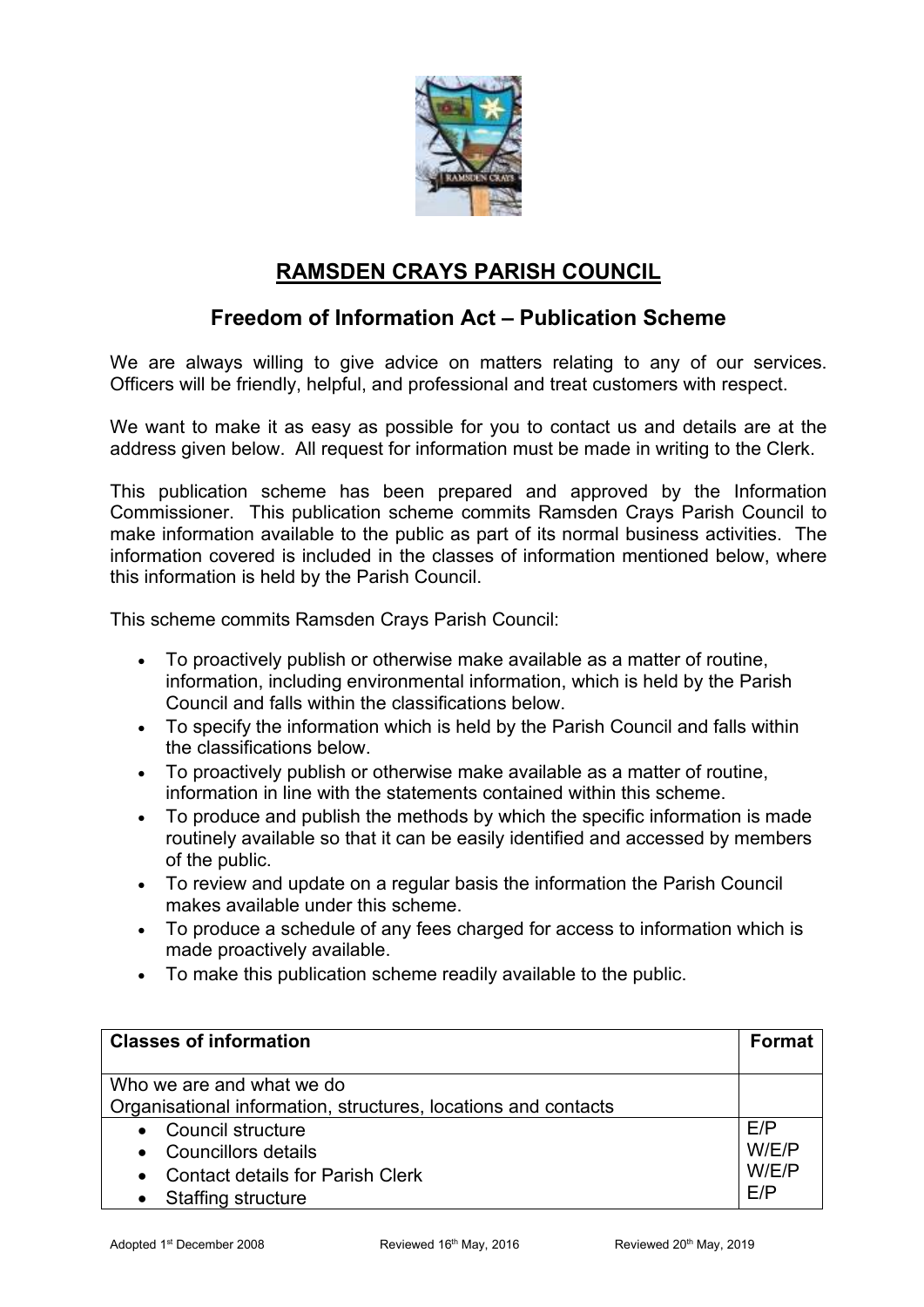| Location<br>$\bullet$                                                       | W/E/P        |
|-----------------------------------------------------------------------------|--------------|
| What we spend and how we spend it                                           |              |
| Financial information relating to projected and actual income and           |              |
| expenditure, tendering, procurement and contracts                           |              |
| Annual Return form                                                          | E/P          |
| <b>Auditors Reports</b>                                                     | E/P          |
| Budget & precept demand                                                     | E/P          |
| Councillors' allowances and expenses<br>٠                                   | E/P          |
| Grants made                                                                 | E/P          |
| <b>Current contracts</b>                                                    | E/P          |
| <b>Financial Regulations</b><br>$\bullet$                                   | W/E/P        |
| What our priorities are and how we are doing                                |              |
| Strategy and performance information, plans, assessments, inspections       |              |
| and reviews                                                                 |              |
| Parish Plan<br>$\bullet$                                                    | N/A          |
| <b>Annual Reports</b>                                                       | W/E/P        |
| <b>Quality status</b>                                                       | N/A          |
| Local charters                                                              | E/P          |
| How we make decisions                                                       |              |
| Policy proposals and decisions. Decision making processes, internal         |              |
| criteria and procedures, consultations                                      |              |
| Timetable of meetings<br>$\bullet$                                          | W/E/P        |
| Agendas and minutes of all council meetings open to the public              | W/E/P        |
| (Excluding information that is properly regarded as private to the          |              |
| meeting)                                                                    | E/P          |
| Reports presented to the Council when open to the public                    | E/P          |
| Responses to consultation papers                                            | E/P          |
| Responses to planning applications                                          | W/E/P        |
| Record of the Annual Parish Meeting                                         | E/W          |
| Our policies and procedures                                                 |              |
| Current written protocols for delivering our functions and responsibilities |              |
| <b>Standing Orders</b><br>$\bullet$                                         | W/E/P        |
| Committee terms of reference<br>$\bullet$                                   | N/A          |
| <b>Code of Conduct</b>                                                      | E/P          |
| <b>Equal Opportunities</b>                                                  | W/E/P        |
| Equality<br>$\bullet$                                                       | W/E/P        |
| Dignity at Work - Bullying & Harassment<br>$\bullet$                        | W/E/P        |
| Health & Safety<br>$\bullet$                                                | E/P<br>W/E/P |
| <b>Complaints Procedure</b><br>$\bullet$                                    |              |
| <b>Records Management</b><br>$\bullet$                                      | N/A          |
| Policies and procedures for handling request for information<br>$\bullet$   | W/E/P        |
| Information security<br>$\bullet$                                           | E/P          |
| <b>Data Protection Policies</b>                                             |              |
| Schedule for charges (for the publication of information)<br>$\bullet$      | W/E/P        |
| Lists and registers                                                         |              |
| Information held in registers required by law and other lists and registers |              |
| relating to the functions of the Parish Council                             |              |
| <b>Assets Register</b><br>$\bullet$                                         | E/P          |
| <b>Register of Councillors Interests</b>                                    | E/W          |
|                                                                             |              |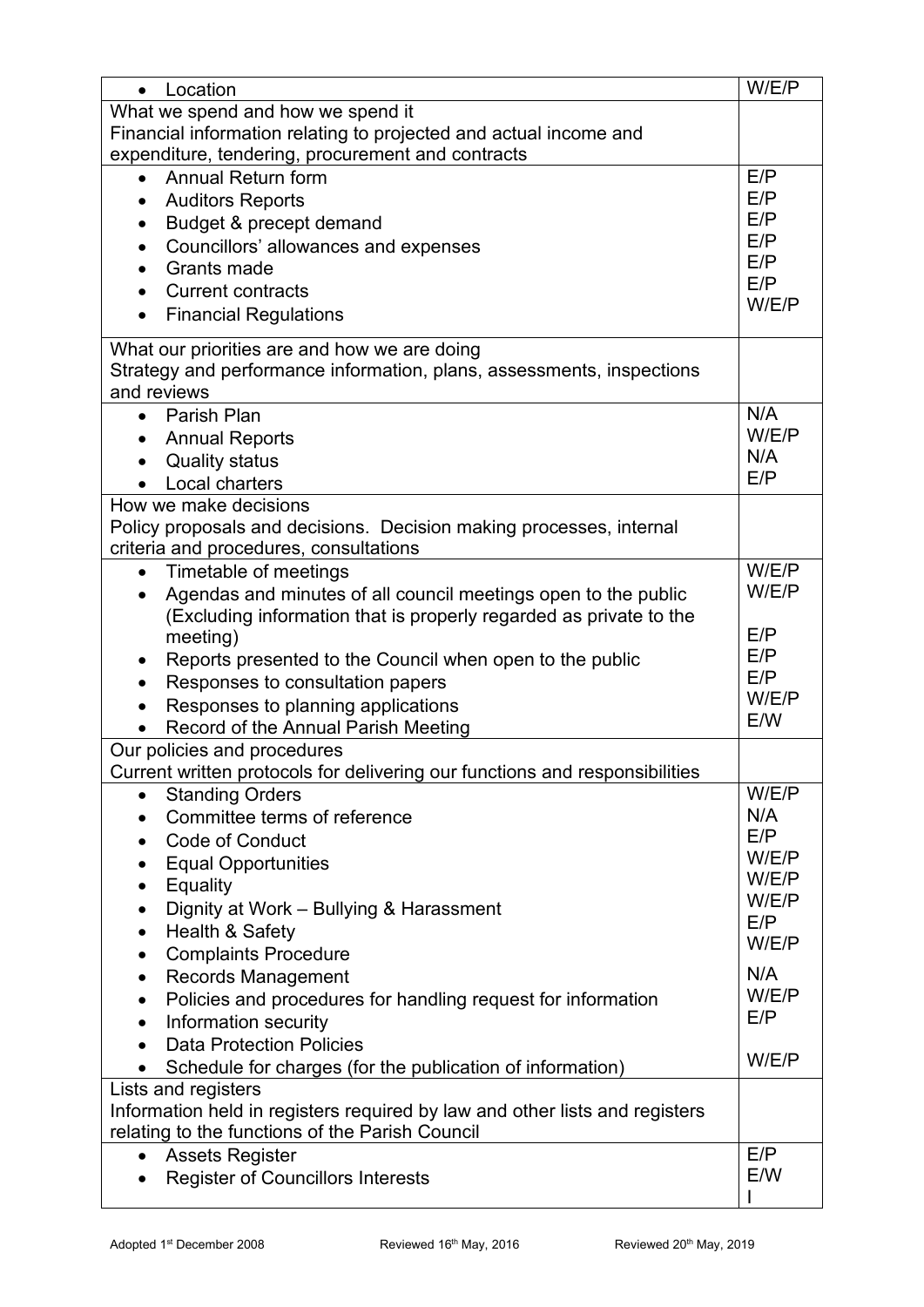| Register of gifts and hospitality<br>$\bullet$                             |     |
|----------------------------------------------------------------------------|-----|
| The services we offer                                                      |     |
| Information about the services we offer, advice and guidance, leaflets and |     |
| newsletters. Details of the services offered                               |     |
| • Street Furniture (seats, litter/bins, notice boards, village signs etc.) | E/P |
|                                                                            |     |

Key to format abbreviations:

W – Website, E – Email, P – Paper, I – Inspection, N/A – Not applicable at this time.

The classes of information will not generally include:

- Information the disclosure of which is prevented by law, or exempt under the Freedom of Information Act, or is otherwise properly considered to be protected from disclosure.
- Information in draft form.
- Information that is no longer readily available as it is contained in files that have been placed in archive storage, or is difficult to access for similar reasons.

#### **Methods by which information published under this scheme will be made available:**

- Where it is within our capability, information will be published on our website.
- Where it is impracticable to make information available on our website, or if an individual does not wish to access the information by the website, hard copies can be requested, or an appointment made to view the requested information at a mutually convenient time and location within a reasonable timescale.

Information will be provided in the language in which it is held or in such other language that is legally required. Where the Parish Council is legally required to translate any information, it will do so.

Obligations under disability and discrimination legislation and any other legislation to provide information in other forms and formats will be adhered to when providing information in accordance with this scheme.

#### **Charges which may be made for information published under this scheme**

The purpose of this scheme is to make the maximum amount of information readily available at minimum inconvenience and cost to the public. Charges made by the Parish Council for routinely published material will be justified and transparent and kept to a minimum.

Material which is published and accessed on a website will be provided free of charge.

Material requested via e-mail, (provided it is not deemed to be excessive) will be provided free of charge.

Charges may be made for information subject to a charging regime specified by Parliament.

For information requested as a hard copy, charges may be made for actual disbursements incurred such as: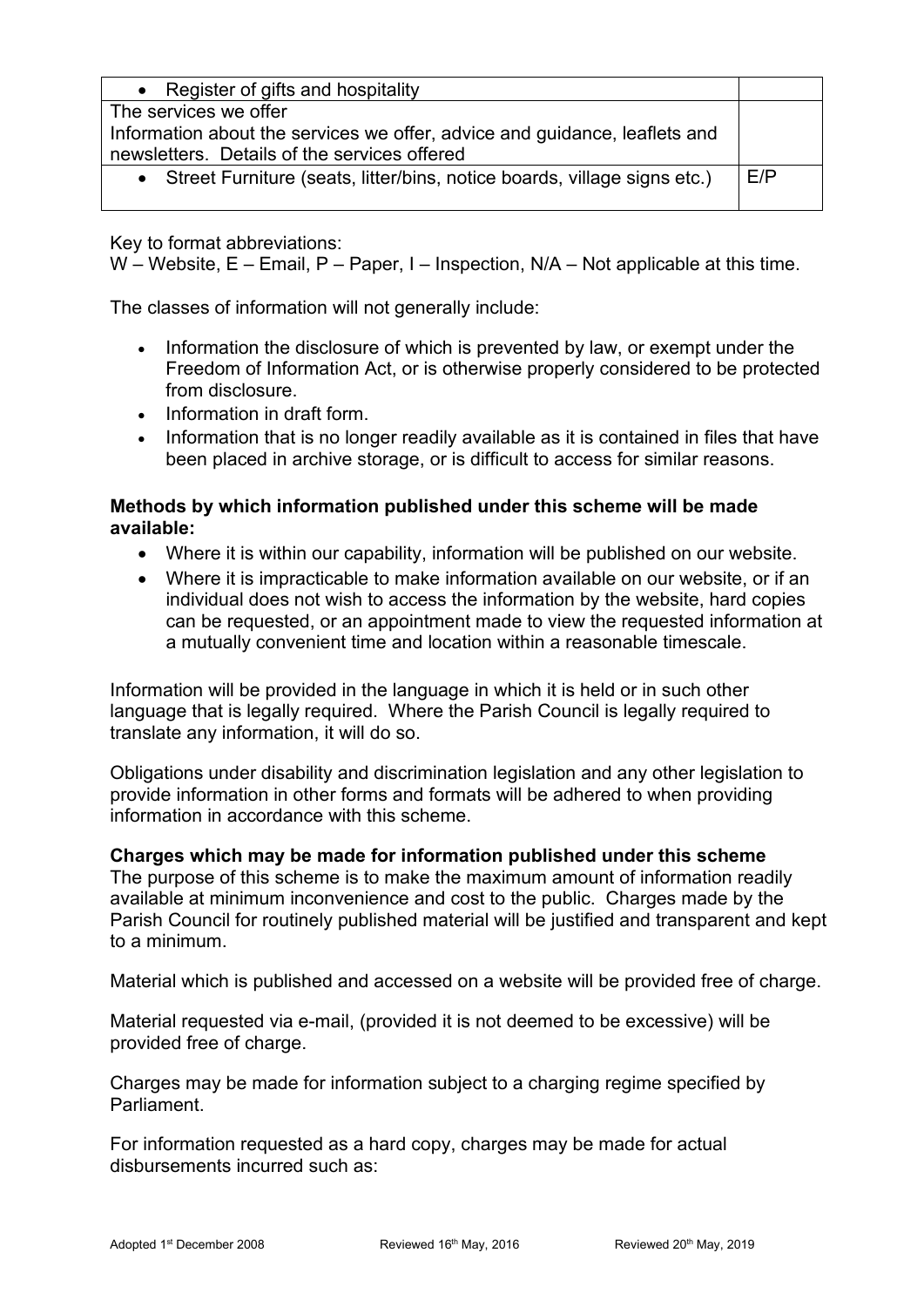- photocopying @ 10p per copy
- postage and packaging
- the costs directly incurred as a result of viewing information

Charges may also be made for information provided under this scheme where they are legally authorised, they are in all the circumstances, including the general principles of the right of access to information held by public authorities, justified and are in accordance with a published schedule or schedules of fees which is readily available to the public.

If a charge is to be made, confirmation of the payment due will be given before the information is provided. Payment may be requested prior to provision of the information.

#### **Written requests**

Information held by the Council that is not published under this scheme can be requested in writing, when its provision will be considered in accordance with the provisions of the Freedom of Information Act.

Clerk: Mrs. Georgina Bassett 306 Maplin Way North, Southend-on-Sea, Essex. SS1 3NZ. Telephone: 07469702826